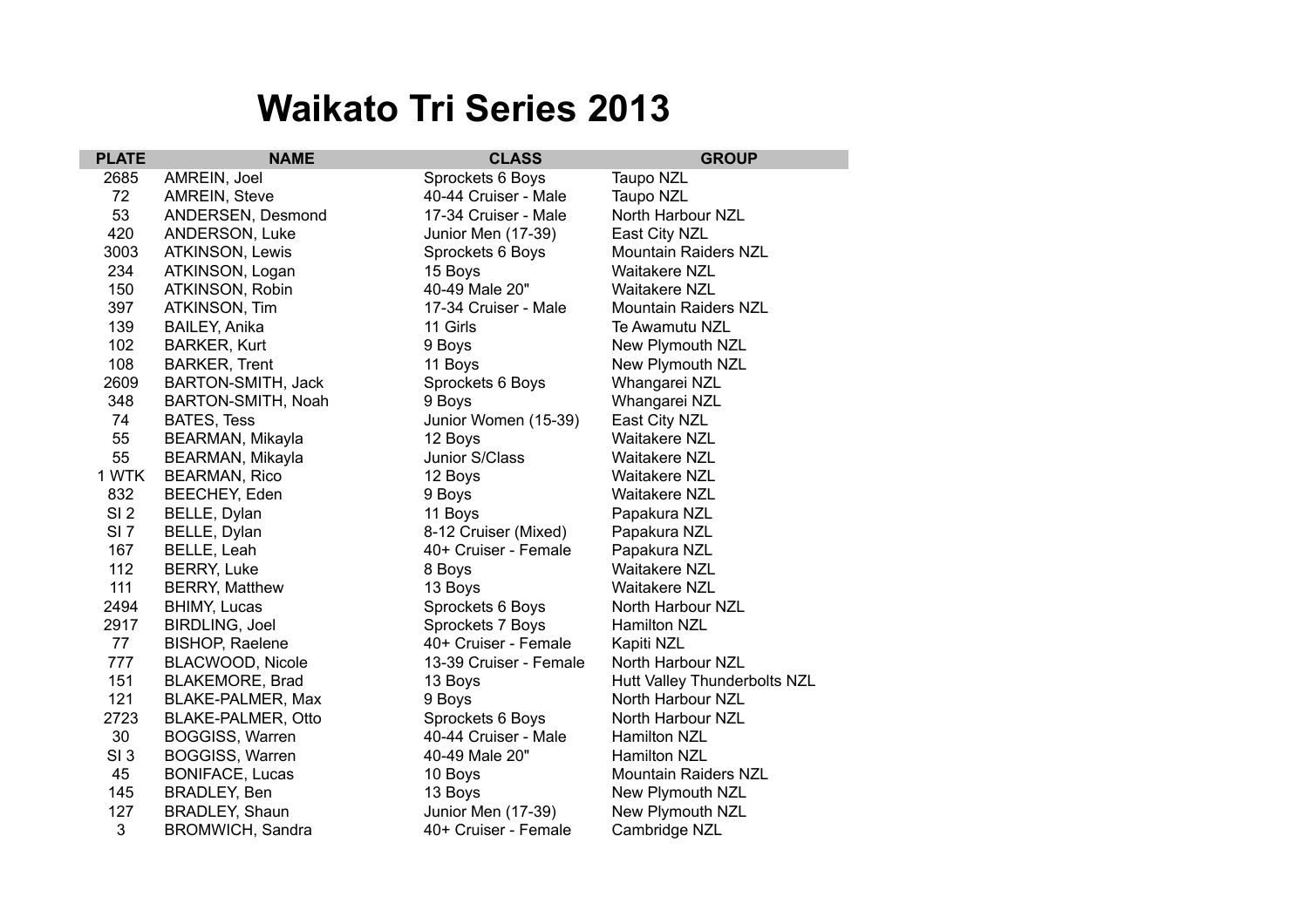| <b>PLATE</b>    | <b>NAME</b>                | <b>CLASS</b>           | <b>GROUP</b>                 |
|-----------------|----------------------------|------------------------|------------------------------|
| 158             | BROWN, Bevan               | 35-39 Cruiser - Male   | <b>Sunset Coast NZL</b>      |
| 3026            | <b>BROWN, Cooper</b>       | Sprockets 5 & Under    | <b>Sunset Coast NZL</b>      |
| 114             | BROWN, Lochlan             | 9 Boys                 | <b>Sunset Coast NZL</b>      |
| 197             | BROWNING, Jarrod           | Junior Men (17-39)     | Cambridge NZL                |
| 197             | BROWNING, Jarrod           | Senior S/Class         | Cambridge NZL                |
| 3               | <b>BRUNTON, Courtney</b>   | Junior Women (15-39)   | Te Awamutu NZL               |
| 58              | BRYANT, Jake               | 8 Boys                 | Kaiapoi NZL                  |
| 159             | <b>BRYANT, Luke</b>        | 10 Boys                | Kaiapoi NZL                  |
| 54              | BUBLITZ, Kaleb             | 14 Boys                | Cambridge NZL                |
| $\overline{2}$  | BUBLITZ, Libby             | 40+ Cruiser - Female   | Cambridge NZL                |
| 3016            | <b>BURGESS, Zak</b>        | Sprockets 6 Boys       | <b>Waitakere NZL</b>         |
| 666             | <b>BURKE, Campbell</b>     | 14 Boys                | <b>Hamilton NZL</b>          |
| 182             | <b>BURKE, Quinn</b>        | 10 Boys                | Hamilton NZL                 |
| 610             | <b>BURNS, Carl</b>         | 45-49 Cruiser - Male   | Hutt Valley Thunderbolts NZL |
| 859             | BURNS, Ethan               | 11 Boys                | Hutt Valley Thunderbolts NZL |
| 226             | <b>BURNS, Matthew</b>      | 12 Boys                | Taupo NZL                    |
| 226             | <b>BURNS, Matthew</b>      | 8-12 Cruiser (Mixed)   | Taupo NZL                    |
| 146             | <b>BURNS, Watson</b>       | 9 Boys                 | Hutt Valley Thunderbolts NZL |
| 181             | <b>BURROW, Hamish</b>      | Int S/Class            | Dunedin NZL                  |
| 231             | <b>BURT, Thomas</b>        | 10 Boys                | Hutt Valley Thunderbolts NZL |
| 291             | <b>BURT, Zoe</b>           | 8 Girls                | Hutt Valley Thunderbolts NZL |
| 53              | BUTTERWORTH, Cameron       | 13 Boys                | Rotorua NZL                  |
| SI <sub>1</sub> | <b>BUTTERWORTH, Daniel</b> | 9 Boys                 | Rotorua NZL                  |
| 233             | CAESAR, Dave               | 40-44 Cruiser - Male   | Cambridge NZL                |
| 171             | CAESAR, Logan              | 13 Boys                | Cambridge NZL                |
| NI3             | CALDWELL, Boston           | 10 Boys                | North Harbour NZL            |
| $\mathbf{1}$    | CALKIN, Cailen             | 12 Boys                | <b>Hamilton NZL</b>          |
| $\mathbf{1}$    | CALKIN, Cailen             | Junior S/Class         | Hamilton NZL                 |
| 56              | CALKIN, Keegan             | 9 Boys                 | Hamilton NZL                 |
| 232             | CALLAGHAN, Noah            | 10 Boys                | New Plymouth NZL             |
| 173             | CARTER, Ashley             | Junior Women (15-39)   | Papakura NZL                 |
| 173             | CARTER, Ashley             | 13-39 Cruiser - Female | Papakura NZL                 |
| 279             | CARTER, Leanne             | 40+ Cruiser - Female   | Papakura NZL                 |
| 2918            | CASSELLS, Dylan            | Sprockets 5 & Under    | Hamilton NZL                 |
| 6               | CASSELLS, Tayla            | 8 Girls                | Hamilton NZL                 |
| 88              | CASTLETON, Blake           | 9 Boys                 | Te Awamutu NZL               |
| 2955            | CASTLETON, Kam             | Sprockets 6 Boys       | Te Awamutu NZL               |
| 666             | CATTLEY, Kevin             | 45-49 Cruiser - Male   | Cambridge NZL                |
| 666             | CATTLEY, Lachlan           | 8 Boys                 | Cambridge NZL                |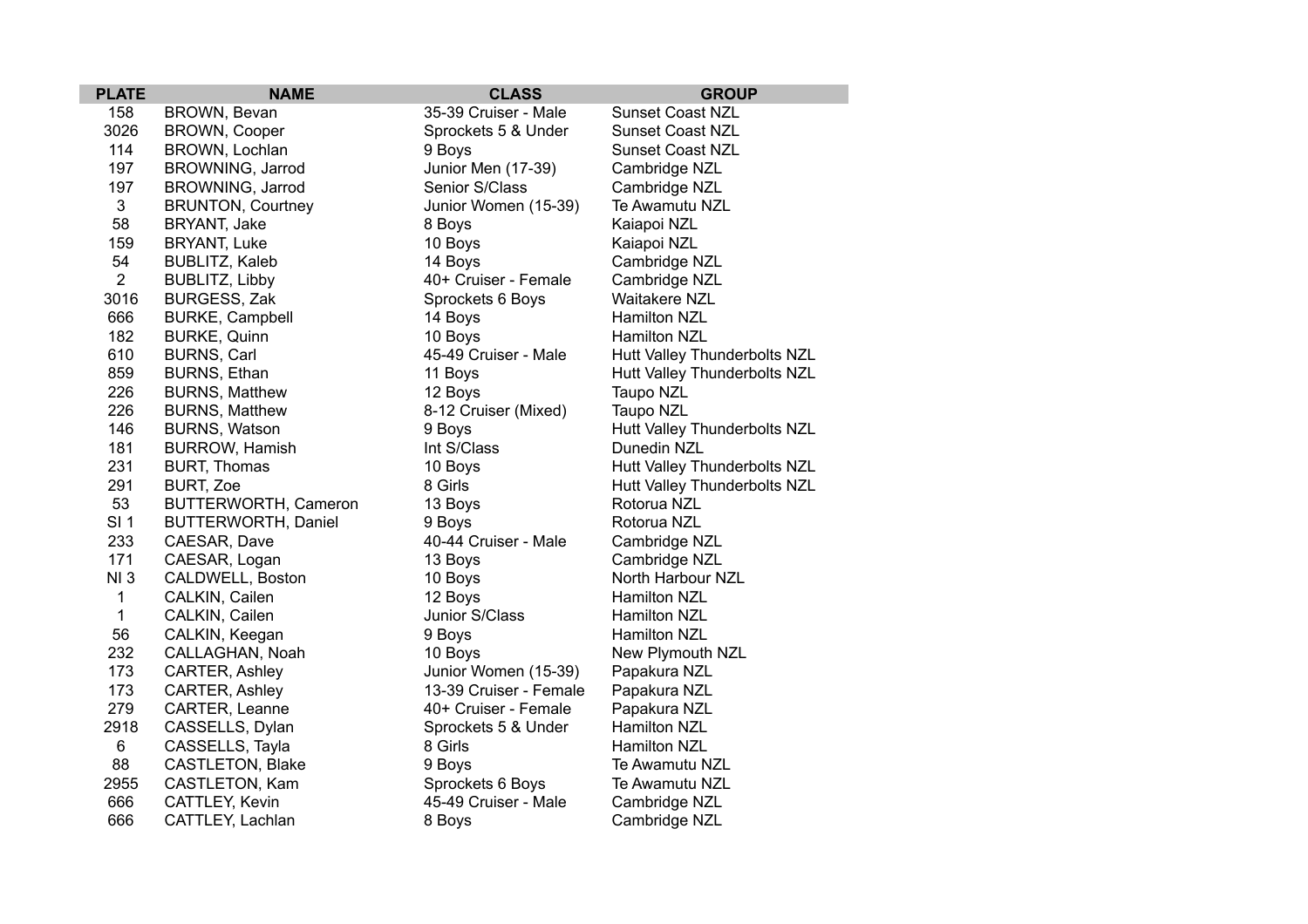| <b>PLATE</b>    | <b>NAME</b>            | <b>CLASS</b>         | <b>GROUP</b>            |
|-----------------|------------------------|----------------------|-------------------------|
| 3099            | CAVANAGH, Joshua       | Sprockets 6 Boys     | Cambridge NZL           |
| 666 HB          | CESELLI, Tom           | 8 Boys               | Hawkes Bay NZL          |
| 180             | CHAPMAN, Caleb         | 13 Boys              | Cambridge NZL           |
| 619             | CHAPMAN, Shane         | 40-44 Cruiser - Male | Te Awamutu NZL          |
| 181             | CHAPMAN, Stephen       | Junior Men (17-39)   | Cambridge NZL           |
| 10              | CHEESMAN, Rhys         | 13 Boys              | Rotorua NZL             |
| NI 4            | <b>COLEMAN, Ashley</b> | 13-14 Girls          | Rotorua NZL             |
| NI <sub>2</sub> | COLEMAN, Nathan        | 13-16 Cruiser - Male | Rotorua NZL             |
| 101             | COOMBES, Will          | 9 Boys               | Hamilton NZL            |
| 165             | CORBETT, Brook         | 9 Girls              | New Plymouth NZL        |
| 131             | CORBETT, Bruce         | 35-39 Cruiser - Male | New Plymouth NZL        |
| 79              | CORBETT, Deon          | 12 Boys              | New Plymouth NZL        |
| 3260            | CORBETT, Jack          | Sprockets 6 Boys     | New Plymouth NZL        |
| 155             | CROSLAND, Cody         | 13 Boys              | Levin NZL               |
| 303             | CURRIE, Bevan          | 35-39 Cruiser - Male | North Harbour NZL       |
| <b>NI8</b>      | CURRIE, Finn           | 10 Boys              | North Harbour NZL       |
| 3246            | <b>CURRIE, Louis</b>   | Sprockets 6 Boys     | North Harbour NZL       |
| 5               | DANIEL, Ella           | 9 Girls              | Te Awamutu NZL          |
| NI <sub>2</sub> | D'ANVERS, Rico         | 12 Boys              | Cambridge NZL           |
| NI <sub>2</sub> | D'ANVERS, Rico         | Junior S/Class       | Cambridge NZL           |
| 76              | DAVIS, Bailey          | 13 Boys              | Papakura NZL            |
| 6               | DAVIS, Chelsea         | Junior Women (15-39) | Papakura NZL            |
| 3251            | DAY, James             | Sprockets 6 Boys     | Levin NZL               |
| 2970            | DILLON, Lachie         | Sprockets 5 & Under  | <b>Sunset Coast NZL</b> |
| 267             | DILLON, Paul           | 40-44 Cruiser - Male | <b>Sunset Coast NZL</b> |
| 2676            | DILLON, Tommy          | Sprockets 6 Boys     | <b>Sunset Coast NZL</b> |
| NI <sub>2</sub> | DINSDALE, Lance        | 17-34 Cruiser - Male | Whangarei NZL           |
| 3011            | DINSDALE, Tyla         | Sprockets 5 & Under  | Whangarei NZL           |
| 13              | DIXON, Bayley          | 9 Boys               | New Plymouth NZL        |
| 507             | DIXON, Nigel           | 40-44 Cruiser - Male | New Plymouth NZL        |
| 332             | DIXON, Rohm            | 9 Boys               | Rotorua NZL             |
| $\mathbf{1}$    | DONALDSON, Jordan      | 13-14 Girls          | North Harbour NZL       |
| $\overline{4}$  | DONALDSON, Oliver      | 11 Boys              | North Harbour NZL       |
| 260             | DONNELLY, Luke         | 9 Boys               | Rotorua NZL             |
| NI3             | DONOVAN-COTTER, Maggie | 13-14 Girls          | Rotorua NZL             |
| 3226            | DORMER, Harry          | Sprockets 7 Boys     | North Harbour NZL       |
| SI <sub>4</sub> | DORMER, Jack           | 10 Boys              | North Harbour NZL       |
| 248             | DOUGLAS, Caleb         | 10 Boys              | Cambridge NZL           |
| 3112            | DOUGLAS, Dallas        | Sprockets 5 & Under  | Cambridge NZL           |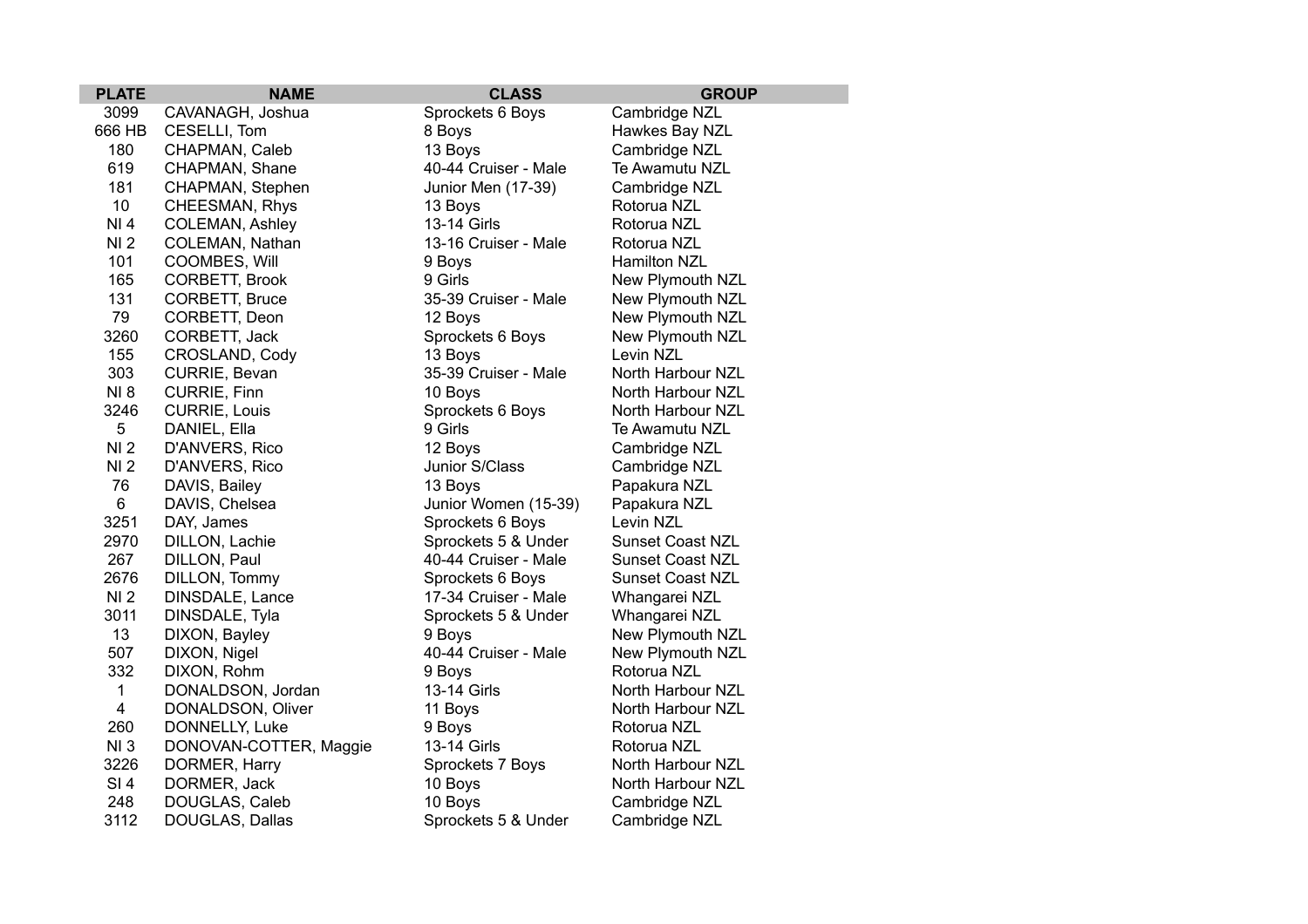| <b>PLATE</b>   | <b>NAME</b>                | <b>CLASS</b>         | <b>GROUP</b>                 |
|----------------|----------------------------|----------------------|------------------------------|
| 52             | DUNCAN, Kale               | 9 Boys               | Te Awamutu NZL               |
| 2684           | EADE, Seumas               | Sprockets 7 Boys     | <b>Hamilton NZL</b>          |
| $\overline{2}$ | EARNEST, Jake              | 8 Boys               | <b>Mountain Raiders NZL</b>  |
| 2700           | EARNEST, Sacha             | Sprockets 6-7 Girls  | <b>Mountain Raiders NZL</b>  |
| 97             | EBBETT, Chester            | 16 Boys              | Te Awamutu NZL               |
| 56             | EBBETT, Finlay             | 14 Boys              | Te Awamutu NZL               |
| 202            | EDGERTON, Shaun            | 11 Boys              | Te Kuiti NZL                 |
| 58             | ELLIOTT, Brad              | 13 Boys              | Mountain Raiders NZL         |
| 53             | ELLIOTT, Bryan             | 45-49 Cruiser - Male | <b>Mountain Raiders NZL</b>  |
| 123            | ELLIOTT, Cody              | Junior Men (17-39)   | Rotorua NZL                  |
| 55             | ELLIOTT, Jordan            | 16 Boys              | Mountain Raiders NZL         |
| 673            | ELLIOTT, Regan             | 9 Boys               | Rotorua NZL                  |
| 56             | ELLIS, Brian               | 45-49 Cruiser - Male | <b>Hamilton NZL</b>          |
| 338            | ELLIS, Darren              | 35-39 Cruiser - Male | North Harbour NZL            |
| 147            | ELLIS, Karl                | Junior Men (17-39)   | North Harbour NZL            |
| 3090           | ELLIS, Zoe                 | Sprockets 6-7 Girls  | North Harbour NZL            |
| 51             | ELLISON, Matt              | 14 Boys              | Taupo NZL                    |
| <b>PLATE</b>   | <b>ERUERA, Madison</b>     | Junior Women (15-39) | <b>Whangarei NZL</b>         |
| <b>REQD</b>    |                            |                      |                              |
| 2853           | EVANS, Kalan               | Sprockets 5 & Under  | North Harbour NZL            |
| 220            | EWEN, Isaac                | 12 Boys              | Papakura NZL                 |
| 6 HAW          | FEVRE, Brooke              | 13-14 Girls          | Hawera NZL                   |
| 2897           | FEVRE, Harry               | Sprockets 5 & Under  | Hawera NZL                   |
| $\overline{7}$ | FEVRE, Riley               | 10 Girls             | Hawera NZL                   |
| 5              | FIELDES, Samantha          | 10 Girls             | New Plymouth NZL             |
| 1              | FLAVELL, Caitlin           | 8 Girls              | Rotorua NZL                  |
| 119            | FORSYTH, Daniel            | 11 Boys              | New Plymouth NZL             |
| 96             | FOULKES, Isaac             | 17-34 Cruiser - Male | East City NZL                |
| $\overline{2}$ | FOX, Abby                  | Ladies S/Class       | Gisborne NZL                 |
| 927            | FOX, Nick                  | Senior S/Class       | Gisborne NZL                 |
| 53             | FRANK, Jendi               | 13-14 Girls          | New Plymouth NZL             |
| 199            | FURNISS, Austin            | 9 Boys               | Te Awamutu NZL               |
| 3234           | FURNISS, Emjay             | Sprockets 6-7 Girls  | Te Awamutu NZL               |
| 2608           | FURZE, Cameron             | Sprockets 6 Boys     | Whangarei NZL                |
| <b>NI7</b>     | FURZE, Jordan              | 12 Boys              | Whangarei NZL                |
| 27             | GABEL, Stefan              | Junior Men (17-39)   | Tauranga NZL                 |
| 4              | GEHLHAAR, Bodine           | 12 Boys              | New Plymouth NZL             |
| 11             | <b>GEORGANTAS, Caitlin</b> | Junior Women (15-39) | Hutt Valley Thunderbolts NZL |
| 154            | <b>GOLDING, Thomas</b>     | 13 Boys              | East City NZL                |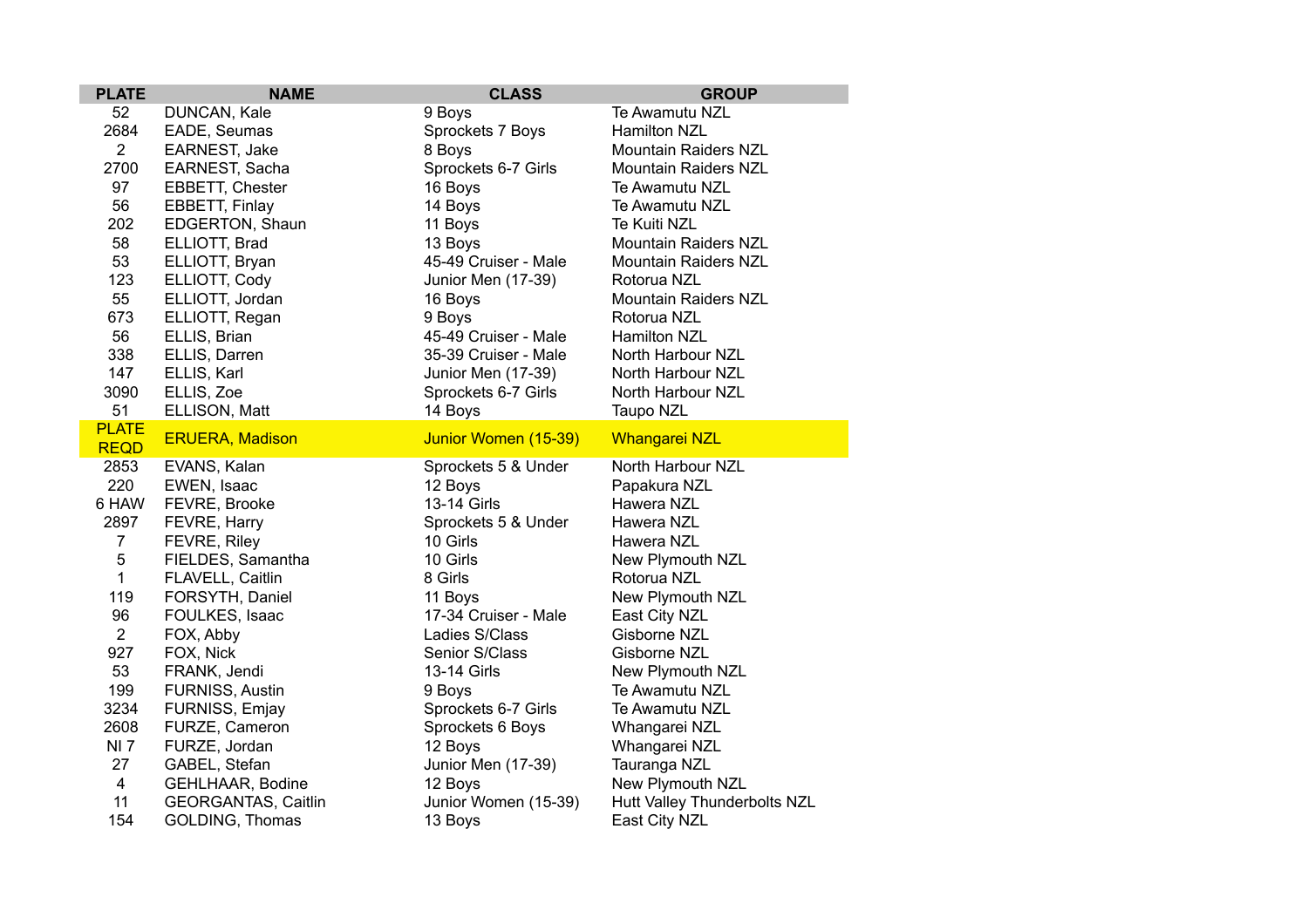| <b>PLATE</b>   | <b>NAME</b>              | <b>CLASS</b>         | <b>GROUP</b>                 |
|----------------|--------------------------|----------------------|------------------------------|
| 154            | GOLDING, Thomas          | Junior S/Class       | East City NZL                |
| 1              | GOODWIN, Liam            | 13 Boys              | Kaiapoi NZL                  |
| 2922           | GORDON, Sam              | Sprockets 6 Boys     | Hamilton NZL                 |
| 129            | <b>GRAINGER, Matthew</b> | Junior Men (17-39)   | Te Kuiti NZL                 |
| 460            | <b>GRINDLAY, Connor</b>  | 15 Boys              | Wainuiomata NZL              |
| 440            | GRINDLAY, Glen           | 35-39 Cruiser - Male | Wainuiomata NZL              |
| 888            | <b>GRINDLAY, Hunter</b>  | 8-12 Cruiser (Mixed) | Wainuiomata NZL              |
| 2777           | HAIGH, Matthew           | Sprockets 7 Boys     | <b>Waitakere NZL</b>         |
| 6              | HALEY, Breanna           | 13-14 Girls          | Levin NZL                    |
| 611            | HALEY, Daniel            | 10 Boys              | Levin NZL                    |
| 2741           | HALL, Greer              | Sprockets 6-7 Girls  | Cambridge NZL                |
| $\overline{4}$ | HALL, Logan              | 9 Boys               | Cambridge NZL                |
| 478            | HALLEY, Allan            | 40-44 Cruiser - Male | Gisborne NZL                 |
| 408            | HALLEY, Jude             | 40+ Cruiser - Female | Gisborne NZL                 |
| 492            | HALLEY, Tylah            | 13 Boys              | Gisborne NZL                 |
| 919            | HALLIGAN, Connor         | Junior Men (17-39)   | Taupo NZL                    |
| 919            | HALLIGAN, Rhys           | 11 Boys              | Taupo NZL                    |
| 919            | HALLIGAN, Rhys           | 8-12 Cruiser (Mixed) | Taupo NZL                    |
| 900            | HALLIGAN, Todd           | 13 Boys              | Taupo NZL                    |
| 1              | <b>HARCOURT, Kaly</b>    | 12 Girls             | <b>Hamilton NZL</b>          |
| 85             | HARCOURT, Matt           | 14 Boys              | <b>Hamilton NZL</b>          |
| 3046           | HARGRAVES, Alex          | Sprockets 5 & Under  | Wainuiomata NZL              |
| 78             | HARGRAVES, Dominik       | 8-12 Cruiser (Mixed) | Wainuiomata NZL              |
| 14             | HARGRAVES, Jamie         | 35-39 Cruiser - Male | Wainuiomata NZL              |
| 9              | HARGRAVES, Natasha       | 10 Girls             | Wainuiomata NZL              |
| 571            | HARGRAVES, Rodney        | 17-34 Cruiser - Male | Wainuiomata NZL              |
| 411            | HARGRAVES, Samuel        | 8 Boys               | Wainuiomata NZL              |
| 91             | HARLAND-CROFT, Mark      | 13 Boys              | Taupo NZL                    |
| 91             | HARLAND-CROFT, Mark      | Junior S/Class       | Taupo NZL                    |
| 145            | HARMAN, Bradley          | 15 Boys              | Whangarei NZL                |
| 2814           | HARRIS, Quinn            | Sprockets 6 Boys     | Paeroa NZL                   |
| 1              | HASTINGS, Jenna          | 9 Girls              | Rotorua NZL                  |
| 3224           | HASTINGS, Kate           | Sprockets 5 & Under  | Rotorua NZL                  |
| 170            | <b>HASTINGS, Rupert</b>  | 40-49 Male 20"       | Rotorua NZL                  |
| 2891           | HASTINGS, Ryan           | Sprockets 7 Boys     | Rotorua NZL                  |
| 135            | <b>HASTINGS, Trevor</b>  | 45-49 Cruiser - Male | Hamilton NZL                 |
| <b>NI1</b>     | HASTINGS-THURGOOD, Tia   | 10 Girls             | Cambridge NZL                |
| 398            | HAWLEY, Oliver           | 10 Boys              | Hutt Valley Thunderbolts NZL |
| $\overline{2}$ | HAZLEWOOD, Scott         | 40-44 Cruiser - Male | North Harbour NZL            |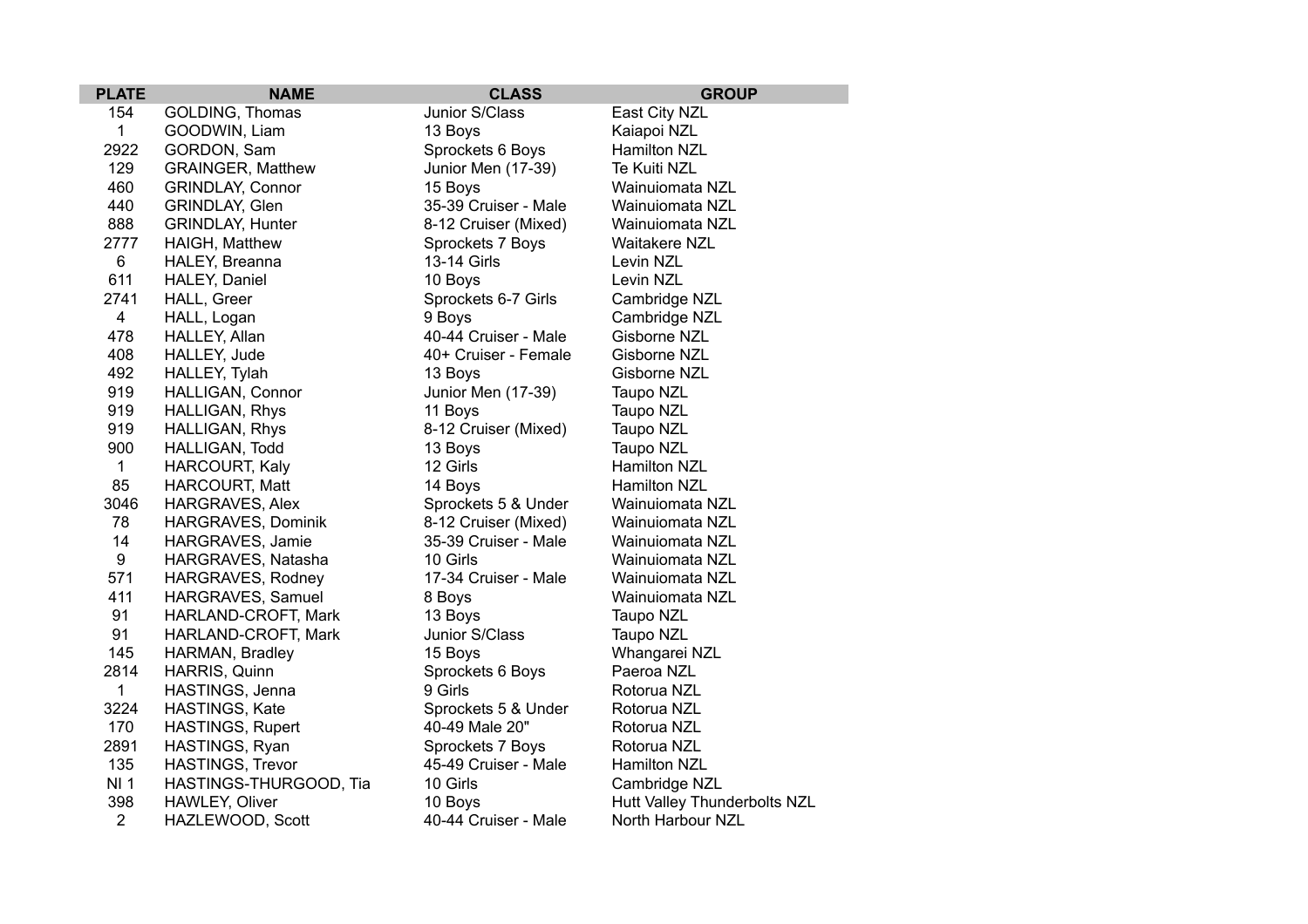| <b>PLATE</b>   | <b>NAME</b>              | <b>CLASS</b>           | <b>GROUP</b>                |
|----------------|--------------------------|------------------------|-----------------------------|
| 324            | HAZLEWOOD, Scott         | 40-49 Male 20"         | North Harbour NZL           |
| 3              | HEKE KAIAWHA, Karepa     | 9 Boys                 | Tauranga NZL                |
| 296            | HICKEY, Andrew           | Junior Men (17-39)     | Tauranga NZL                |
| 162            | HICKS, Elizabeth         | 13-39 Cruiser - Female | Cambridge NZL               |
| 990            | HICKS, Fraser            | 8 Boys                 | Cambridge NZL               |
| 199            | HIGGINS, Robert          | 35-39 Cruiser - Male   | Cambridge NZL               |
| 113            | HILDRETH, Reeve          | 8 Boys                 | Rotorua NZL                 |
| $7^{\circ}$    | HILLS, Jeremy            | 17-34 Cruiser - Male   | <b>Mountain Raiders NZL</b> |
| 114            | HIRST, Abby              | 9 Girls                | Taupo NZL                   |
| 300            | HIRST, Logan             | 13 Boys                | Taupo NZL                   |
| 300            | HIRST, Logan             | Junior S/Class         | Taupo NZL                   |
| 58             | HOOPER, Karl             | 11 Boys                | Taupo NZL                   |
| 69             | HOWLETT, Dennis          | 50+ Cruiser - Male     | Tauranga NZL                |
| 59             | <b>HUMPHRIES, Connor</b> | 8 Boys                 | Hamilton NZL                |
| 52             | IMBER, Elyse             | Ladies S/Class         | Cambridge NZL               |
| 3137           | INGLIS, Jesse            | Sprockets 6 Boys       | North Harbour NZL           |
| 428            | JACKSON, Andrew          | Junior Men (17-39)     | New Plymouth NZL            |
| 381            | JAGO, Cameron            | 13 Boys                | <b>Mountain Raiders NZL</b> |
| 8              | JAMES, Mason             | 11 Boys                | Te Awamutu NZL              |
| 60             | JAMES, Oscar             | 10 Boys                | North Harbour NZL           |
| 526            | JENNER, Kayde            | 13 Boys                | North Harbour NZL           |
| 4              | JOHNSTON, Guy            | 10 Boys                | Paeroa NZL                  |
| 8              | JORDAN, Joshua           | 16 Boys                | Hamilton NZL                |
| 8              | JORDAN, Joshua           | Int S/Class            | <b>Hamilton NZL</b>         |
| 8              | JORDAN, Nathan           | 9 Boys                 | <b>Hamilton NZL</b>         |
| $\overline{7}$ | JORDAN, Ryan             | 13 Boys                | <b>Hamilton NZL</b>         |
| $\overline{7}$ | JORDAN, Ryan             | Junior S/Class         | <b>Hamilton NZL</b>         |
| 15             | JUDD, Cameron            | 14 Boys                | Tauranga NZL                |
| 57             | KALAN, Lucas             | 9 Boys                 | Taupo NZL                   |
| 3064           | KALAN, Thomas            | Sprockets 5 & Under    | Taupo NZL                   |
| 2697           | <b>KEEN, Alex</b>        | Sprockets 7 Boys       | <b>Mountain Raiders NZL</b> |
|                | 199 MTR KEEN, Ethan      | 9 Boys                 | <b>Mountain Raiders NZL</b> |
| $\mathbf{1}$   | <b>KENNEDY, Tipene</b>   | 8 Boys                 | Kapiti NZL                  |
| 308            | <b>KERRISK, Sophie</b>   | 12 Girls               | Hawera NZL                  |
| 6              | <b>KERSHAW, Carlos</b>   | 16 Boys                | Papakura NZL                |
| 81             | KERSHAW, Zachary         | 14 Boys                | Papakura NZL                |
| 824            | LANGRIDGE, Korey         | 8 Boys                 | Wainuiomata NZL             |
| 409            | LARDELLI, Dylan          | 13 Boys                | Gisborne NZL                |
| 499            | LARDELLI, Joshua         | 11 Boys                | Gisborne NZL                |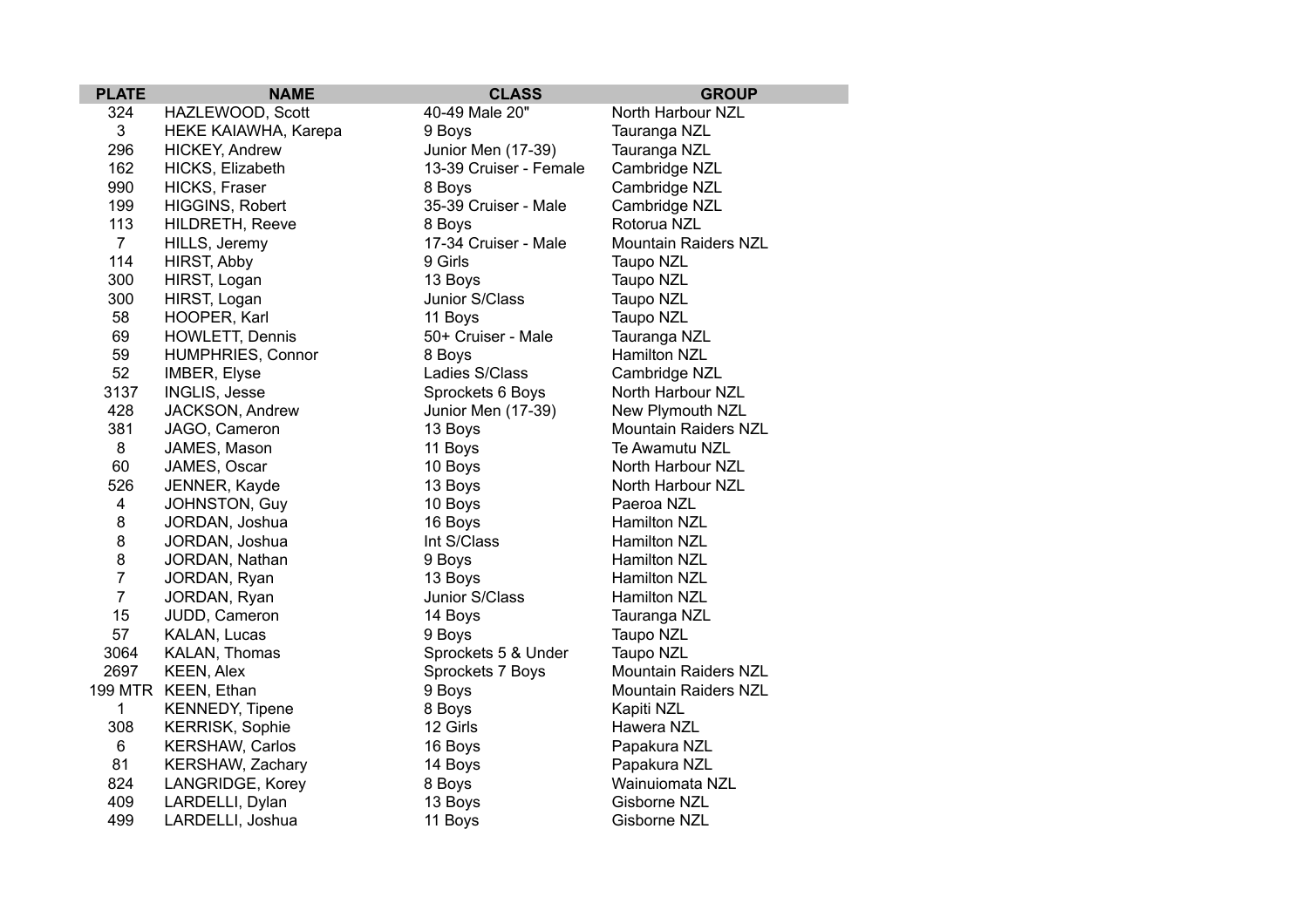| <b>PLATE</b>    | <b>NAME</b>                | <b>CLASS</b>           | <b>GROUP</b>                |
|-----------------|----------------------------|------------------------|-----------------------------|
| 115             | LESTER-ROSSON, Charlie     | 11 Girls               | Taupo NZL                   |
| 888             | LINDSAY, Kevin             | 50+ Cruiser - Male     | Cambridge NZL               |
| 76              | LONG, Alexandra            | 8 Girls                | <b>Sunset Coast NZL</b>     |
| 76              | LONG, Heath                | 35-39 Cruiser - Male   | <b>Sunset Coast NZL</b>     |
| 179             | LUPTON, Austin             | 10 Boys                | Te Awamutu NZL              |
| 274             | LUPTON, Jack               | 12 Boys                | Te Awamutu NZL              |
| $\bf 8$         | LUSH, Cody                 | 14 Boys                | <b>Sunset Coast NZL</b>     |
| 111             | LUTTRELL, Baylee           | 12 Girls               | Hamilton NZL                |
| 41              | LUTTRELL, Paul             | 45-49 Cruiser - Male   | Hamilton NZL                |
| 3               | LYALL-BRENNAN, Bailee-Rose | 11 Girls               | Hamilton NZL                |
| 808             | MACDERMID, Andrew          | 40-44 Cruiser - Male   | Cambridge NZL               |
| 272             | MACDERMID, Clare           | 13-39 Cruiser - Female | Cambridge NZL               |
| 155             | MACDERMID, James           | 10 Boys                | Cambridge NZL               |
| 902             | MACDERMID, William         | 13 Boys                | Cambridge NZL               |
| 17              | MACDONALD, Hamish          | 15 Boys                | Hawera NZL                  |
| $\overline{7}$  | MACKAY, Lisharna           | Junior Women (15-39)   | Levin NZL                   |
| 754             | MACREADY, Lucy             | 9 Girls                | North Harbour NZL           |
| SI <sub>1</sub> | MACREADY, Max              | 16 Boys                | North Harbour NZL           |
| SI <sub>1</sub> | MACREADY, Max              | Int S/Class            | North Harbour NZL           |
| 8               | MACREADY, Zoe              | 12 Girls               | North Harbour NZL           |
| 206             | MADAMS, Liam               | Junior S/Class         | Kapiti NZL                  |
| 71              | MAGON, Tony                | 40-44 Cruiser - Male   | New Plymouth NZL            |
| 288             | MANGINO, Matthew           | 15 Boys                | North Harbour NZL           |
| 61              | MARCHANT, Thomas           | 10 Boys                | Papakura NZL                |
| 112             | MARKER, Josh               | 10 Boys                | Whangarei NZL               |
| 269             | MARTIN, Amy                | 13-14 Girls            | Hawkes Bay NZL              |
| W <sub>3</sub>  | MARTIN, Ryan               | 11 Boys                | Cambridge NZL               |
| W <sub>3</sub>  | MARTIN, Ryan               | Junior S/Class         | Cambridge NZL               |
| 8               | MATTHEWS, Kirk             | Junior Men (17-39)     | <b>Hamilton NZL</b>         |
| 540             | MCCARTHY, Matthew          | 35-39 Cruiser - Male   | <b>Mountain Raiders NZL</b> |
| 717             | MCDERMOTT, Liam            | 14 Boys                | Tauranga NZL                |
| 5               | MCGAHAN, Holly             | 11 Girls               | Paeroa NZL                  |
| 2732            | MCGARVA, Aaven             | Sprockets 5 & Under    | Tauranga NZL                |
| 62              | MCGARVA, Cullen            | 11 Boys                | Tauranga NZL                |
| 63              | MCGARVA, Jyde              | 10 Boys                | Tauranga NZL                |
| 62              | MCGARVA, Paul              | 40-49 Male 20"         | Tauranga NZL                |
| 64              | MCGARVA, Paul              | 40-44 Cruiser - Male   | Tauranga NZL                |
| 63              | MCHARDIE, Cole             | 14 Boys                | Cambridge NZL               |
| 3               | MCINDOE, Tim               | Junior Men (17-39)     | New Plymouth NZL            |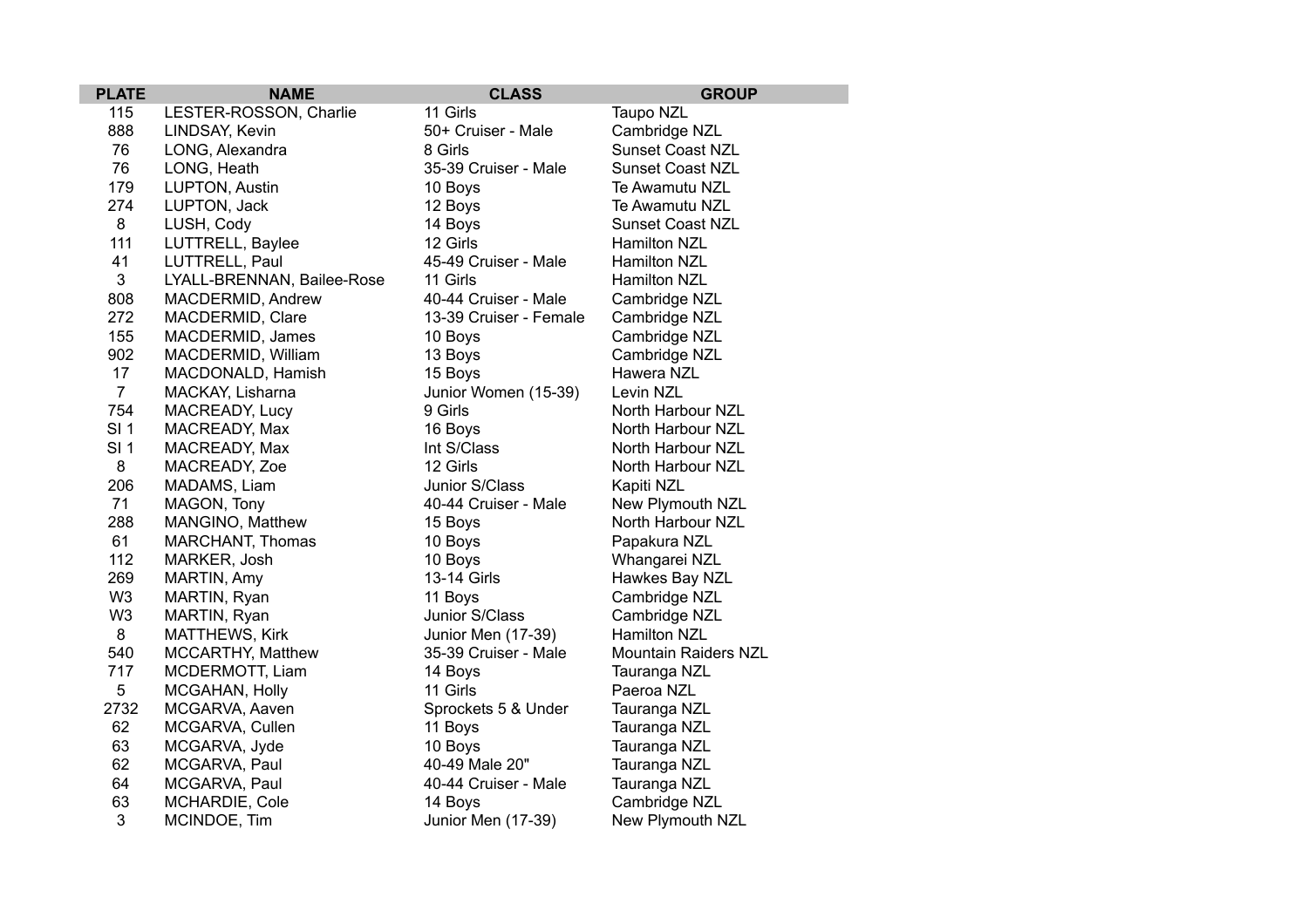| <b>PLATE</b>    | <b>NAME</b>          | <b>CLASS</b>         | <b>GROUP</b>                 |
|-----------------|----------------------|----------------------|------------------------------|
| 777             | MCINTOSH, Craig      | 35-39 Cruiser - Male | Taupo NZL                    |
| 245             | MCKENZIE, Koby       | 8 Boys               | Hamilton NZL                 |
| 218             | MCMANUS, Benjamin    | 10 Boys              | Gisborne NZL                 |
| 75              | MCMANUS, James       | Junior S/Class       | Gisborne NZL                 |
| 78              | MCNABB, Wade         | 11 Boys              | Te Awamutu NZL               |
| SI <sub>1</sub> | MCNABB, Zeon         | 15 Boys              | Te Awamutu NZL               |
| 281             | MCONIE, Cole         | 16 Boys              | Te Awamutu NZL               |
| 281             | MCONIE, Cole         | Int S/Class          | Te Awamutu NZL               |
| 113             | MELTZER, Daniel      | 10 Boys              | Kaiapoi NZL                  |
| $\overline{2}$  | MELTZER, Kayla       | 12 Girls             | Kaiapoi NZL                  |
| 48              | MERITO, Cannon       | 8 Boys               | Te Awamutu NZL               |
| $\mathfrak{B}$  | MERITO, Clay         | 14 Boys              | Te Awamutu NZL               |
| $\mathbf{1}$    | MERITO, Codi         | 16 Boys              | Te Awamutu NZL               |
| $\mathbf{1}$    | MERITO, Codi         | Int S/Class          | Te Awamutu NZL               |
| $\overline{7}$  | MERITO, Cooper       | 10 Boys              | Te Awamutu NZL               |
| 805             | MILBURN, Phillip     | 45-49 Cruiser - Male | Tauranga NZL                 |
| 937             | MILBURN, William     | 16 Boys              | Tauranga NZL                 |
| NI3             | MILLAR, Ronan        | 12 Boys              | Cambridge NZL                |
| 93              | MILLER, Ren          | Senior S/Class       | North Harbour NZL            |
| 88 TPO          | MILLER, Sheridan     | 9 Boys               | Taupo NZL                    |
| 734             | MILLER, Xania        | 11 Girls             | Taupo NZL                    |
| 461             | MITCHELL, Mike       | 16 Boys              | Hawera NZL                   |
| 152             | MOLLOY, Joel         | 8 Boys               | Te Awamutu NZL               |
| 776             | MOORE, Cohen         | Junior Men (17-39)   | Hutt Valley Thunderbolts NZL |
| $\overline{2}$  | MURRAY-SMITH, Lucas  | 13-16 Cruiser - Male | Te Awamutu NZL               |
| 11              | NATTRASS, James      | 16 Boys              | Papakura NZL                 |
| 11              | NATTRASS, James      | Int S/Class          | Papakura NZL                 |
| 5               | NELSON, Boyd         | 35-39 Cruiser - Male | Cambridge NZL                |
| 3119            | NELSON, Brock        | Sprockets 5 & Under  | Cambridge NZL                |
| 2 CB            | NELSON, Jenni        | 40+ Cruiser - Female | Cambridge NZL                |
| 8               | NELSON, Kaylah       | 10 Girls             | Cambridge NZL                |
| 180             | NELSON, Ryan         | 8 Boys               | Cambridge NZL                |
| 139             | NEWMAN, Broden       | 9 Boys               | Taupo NZL                    |
| 61              | NEWMAN, Courtney     | Junior Women (15-39) | Taupo NZL                    |
| 81              | NGATAI, Kieran       | 15 Boys              | Tauranga NZL                 |
| 41              | NGATAI, Michael      | 40-44 Cruiser - Male | Tauranga NZL                 |
| SI <sub>3</sub> | NIKOLAJENKO, Byrin   | 9 Boys               | Levin NZL                    |
| 4               | NIKOLAJENKO, Lachlan | 8 Boys               | Levin NZL                    |
| 2927            | NIKOLAJENKO, Riley   | Sprockets 5 & Under  | Levin NZL                    |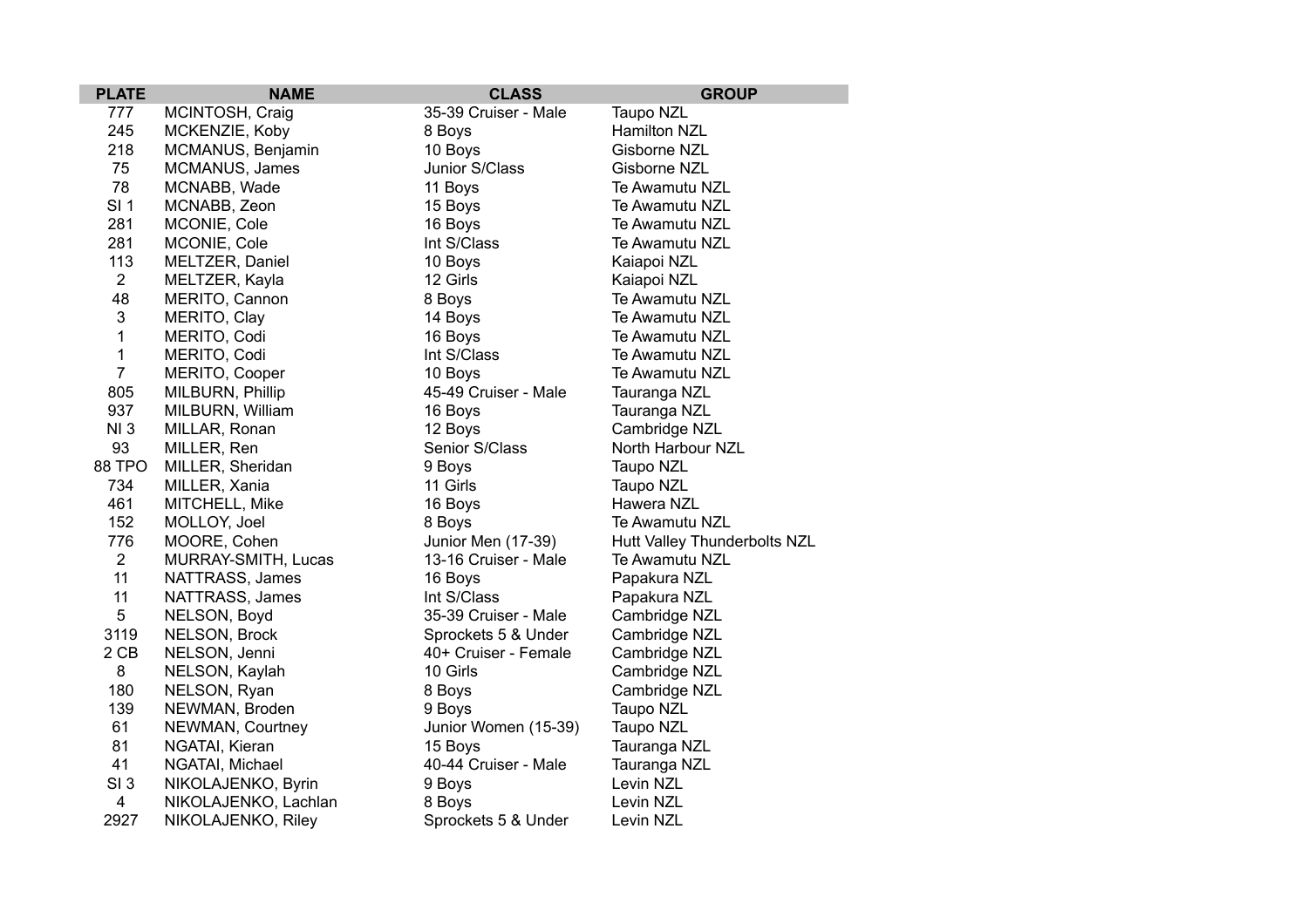| <b>PLATE</b>    | <b>NAME</b>         | <b>CLASS</b>           | <b>GROUP</b>            |
|-----------------|---------------------|------------------------|-------------------------|
| NI <sub>2</sub> | O'HEARN, Renee      | 10 Girls               | <b>Hamilton NZL</b>     |
| 64              | OLSEN, Sam          | 10 Boys                | Te Awamutu NZL          |
| 2958            | OLSEN, Seth         | Sprockets 6 Boys       | Te Awamutu NZL          |
| 95              | O'SULLIVAN, Patrick | 40-44 Cruiser - Male   | Papakura NZL            |
| 52              | O'SULLIVAN, Timothy | 14 Boys                | Papakura NZL            |
| 52              | O'SULLIVAN, Timothy | 13-16 Cruiser - Male   | Papakura NZL            |
| 438             | PANTON, Tracey      | 13-39 Cruiser - Female | Gisborne NZL            |
| 438             | PANTON, Tracey      | Junior Women (15-39)   | Gisborne NZL            |
| 184             | PARKER, Dean        | 10 Boys                | Paeroa NZL              |
| 81              | PARKER, Shaun       | Junior Men (17-39)     | Hamilton NZL            |
| 81              | PARKER, Shaun       | 17-34 Cruiser - Male   | Hamilton NZL            |
| 86              | PARKER, Steve       | 50+ Cruiser - Male     | <b>Hamilton NZL</b>     |
| 2952            | PARKES, Nixon       | Sprockets 5 & Under    | Te Awamutu NZL          |
| 64              | PARSONS, Finn       | 11 Boys                | Rotorua NZL             |
| 54              | PARSONS, Jon        | 45-49 Cruiser - Male   | Rotorua NZL             |
| 3               | PATERSON, Zach      | 11 Boys                | Rotorua NZL             |
| 587             | PATTISON, Josh      | 9 Boys                 | Wainuiomata NZL         |
| 393             | PATTISON, Tony      | 40-44 Cruiser - Male   | Wainuiomata NZL         |
| 1 SC            | PEEL, Maynard       | 16 Boys                | <b>Sunset Coast NZL</b> |
| 319             | PENNEY, Laurie      | 45-49 Cruiser - Male   | <b>Hamilton NZL</b>     |
| 202             | PENNY, Brooke       | 8 Girls                | Te Awamutu NZL          |
| 2921            | PERE, Jayden        | Sprockets 6 Boys       | <b>Hamilton NZL</b>     |
| 251             | PERRY, Liam         | 16 Boys                | Kapiti NZL              |
| 251             | PERRY, Liam         | Int S/Class            | Kapiti NZL              |
| 265             | PETCH, Cameron      | Junior Men (17-39)     | Te Awamutu NZL          |
| W <sub>2</sub>  | PETCH, Rebecca      | Ladies S/Class         | Te Awamutu NZL          |
| 3198            | PHILLIPS, Ezra      | Sprockets 7 Boys       | Taupo NZL               |
| $\overline{4}$  | PICKIN, Sara        | 13-39 Cruiser - Female | Cambridge NZL           |
| 2827            | PIEBENGA, Jacques   | Sprockets 7 Boys       | New Plymouth NZL        |
| 171             | PIEBENGA, Niels     | 40-44 Cruiser - Male   | New Plymouth NZL        |
| 2828            | PIEBENGA, Sage      | Sprockets 6-7 Girls    | New Plymouth NZL        |
| 65              | PINKERTON, Matt     | 11 Boys                | Tauranga NZL            |
| 58              | PINKERTON, Phil     | 45-49 Cruiser - Male   | Tauranga NZL            |
| 67              | PINKERTON, Tom      | 13 Boys                | Tauranga NZL            |
| 99              | POLLOCK, Jaydan     | 13 Boys                | Rotorua NZL             |
| 474             | PRAGNELL, Hayden    | 10 Boys                | Gisborne NZL            |
| 421             | PRAGNELL, Shane     | 40-49 Male 20"         | Gisborne NZL            |
| NI3             | PRAGNELL, Taylah    | 12 Girls               | Gisborne NZL            |
|                 |                     |                        |                         |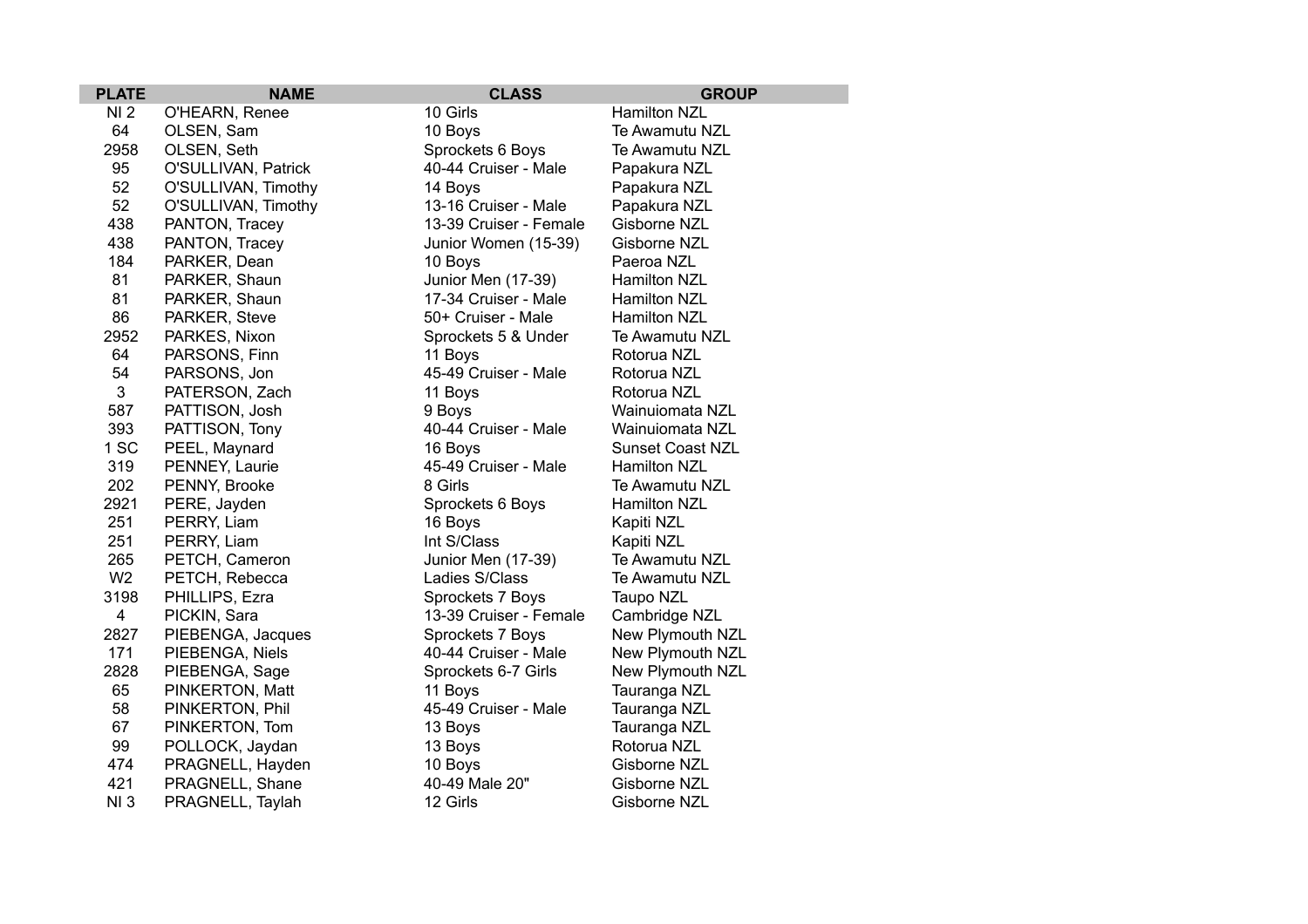| <b>PLATE</b>                | <b>NAME</b>              | <b>CLASS</b>           | <b>GROUP</b>             |
|-----------------------------|--------------------------|------------------------|--------------------------|
| <b>PLATE</b><br><b>REQD</b> | <b>PRYCE, Alexander</b>  | 14 Boys                | <b>North Harbour NZL</b> |
| 113                         | PRYCE, Campbell          | Int S/Class            | North Harbour NZL        |
| <b>PLATE</b><br><b>REQD</b> | <b>PRYCE, Campbell</b>   | 13-16 Cruiser - Male   | <b>North Harbour NZL</b> |
| 3                           | PUGH, Emma               | 10 Girls               | North Harbour NZL        |
| 110                         | PUGH, Isabel             | 9 Girls                | North Harbour NZL        |
| 123                         | PUGH, Tony               | 40-44 Cruiser - Male   | North Harbour NZL        |
| 57                          | PUNTER, Bailey           | 12 Boys                | Rotorua NZL              |
| 52                          | PUNTER, Lela             | 13-14 Girls            | Rotorua NZL              |
| 97 TPO                      | PURDIE, Chris            | 16 Boys                | Taupo NZL                |
| 96                          | PURDIE, Nathan           | 12 Boys                | Taupo NZL                |
| 56                          | QUINTAL, Peter           | 50+ Cruiser - Male     | Hamilton NZL             |
| 279                         | RADFORD, Zack            | 8 Boys                 | Hawera NZL               |
| 124                         | RANFORD, Michael         | 10 Boys                | Taupo NZL                |
| 737                         | RANKEN, Dylan            | 14 Boys                | Papakura NZL             |
| 63                          | RANKEN, Makayla          | 10 Girls               | Papakura NZL             |
| W7                          | READER, Mike             | Junior Men (17-39)     | Hawera NZL               |
| $\overline{2}$              | REDDISH, Amy             | 9 Girls                | Kaiapoi NZL              |
| $\,6$                       | REDDISH, James           | 13-16 Cruiser - Male   | Kaiapoi NZL              |
| $\overline{7}$              | REDDISH, James           | 14 Boys                | Kaiapoi NZL              |
| 864                         | REDMOND, Josh            | 10 Boys                | North Harbour NZL        |
| 922                         | REDMOND, Josh            | 8-12 Cruiser (Mixed)   | North Harbour NZL        |
| 999                         | REDWOOD-BENNETT, Tobias  | 12 Boys                | <b>Waitakere NZL</b>     |
| $\overline{2}$              | REES, Bayleigh           | 15 Boys                | Papakura NZL             |
| 56                          | REUBEN, Stevie-Lee       | 12 Girls               | Hawkes Bay NZL           |
| 124                         | RICKARDS, Cody           | 9 Boys                 | Te Awamutu NZL           |
| 11                          | RIDDICK, Jordan          | 11 Boys                | New Plymouth NZL         |
| $\overline{7}$              | RIDDICK, Sophie          | 8 Girls                | New Plymouth NZL         |
| 1                           | RIKA, Alice              | 13-39 Cruiser - Female | Papakura NZL             |
| 72                          | RIKA, Tony               | 50+ Cruiser - Male     | Hamilton NZL             |
| $\overline{\mathbf{4}}$     | ROBERTS-CRAIG, Mackenzie | 13-14 Girls            | <b>Sunset Coast NZL</b>  |
| NI 4                        | ROBSON, Amber            | 9 Girls                | Hamilton NZL             |
| 125                         | ROBSON, Manu             | 40-44 Cruiser - Male   | Cambridge NZL            |
| 60                          | ROGERS, Buck             | 50+ Cruiser - Male     | Gisborne NZL             |
| 188                         | ROGERS, Ethan            | 16 Boys                | Gisborne NZL             |
| 94                          | ROGERS, Kacey            | 13-39 Cruiser - Female | Gisborne NZL             |
| 68                          | ROGUSKI, Brent           | Junior Men (17-39)     | Tauranga NZL             |
| 1                           | ROGUSKI, Lisa            | 14 Boys                | Tauranga NZL             |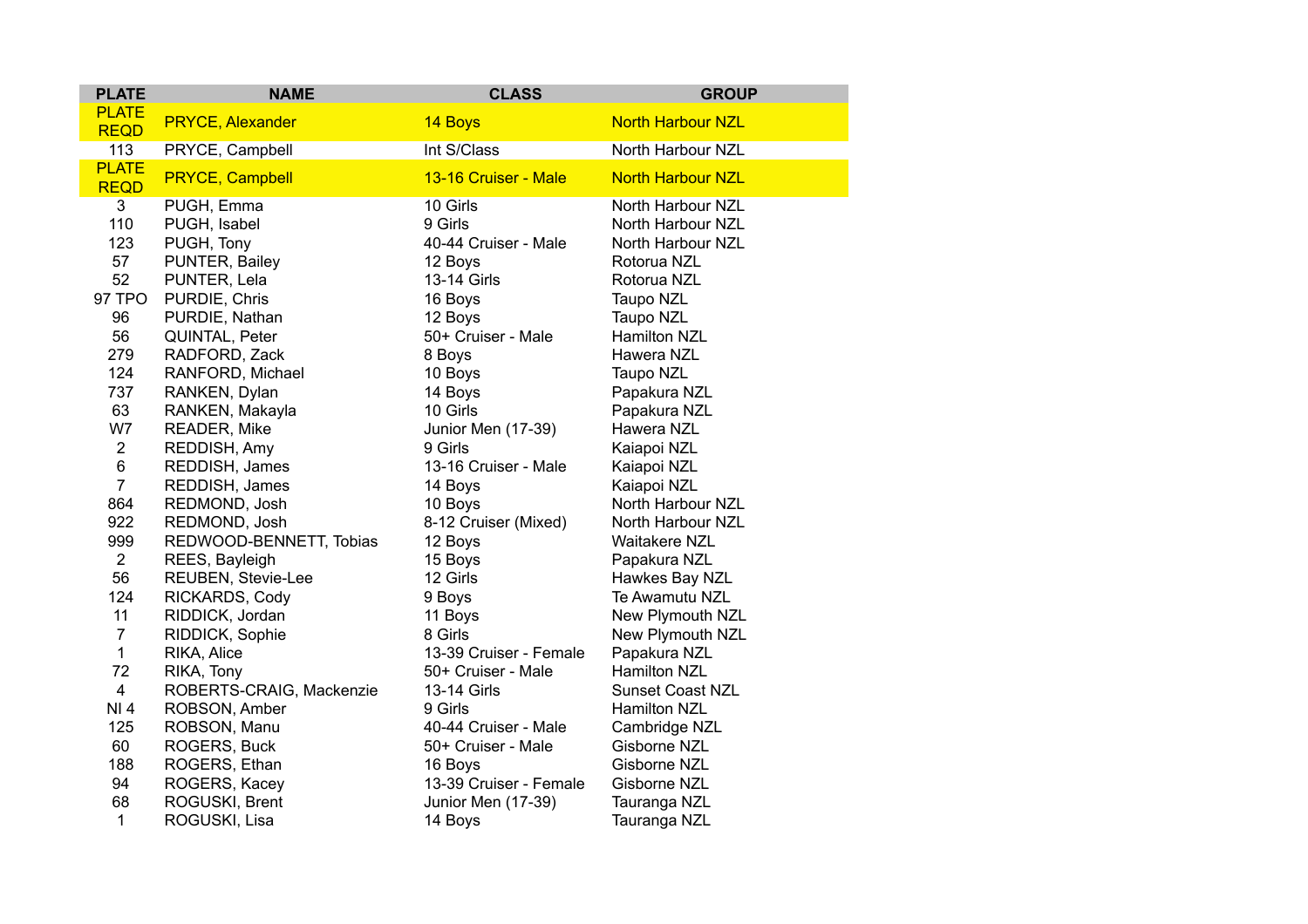| <b>PLATE</b>     | <b>NAME</b>         | <b>CLASS</b>         | <b>GROUP</b>                |
|------------------|---------------------|----------------------|-----------------------------|
| 123 TG           | ROGUSKI, Luke       | Junior Men (17-39)   | Tauranga NZL                |
| 2663             | RUA, John           | Sprockets 6 Boys     | North Harbour NZL           |
| 2662             | RUA, Steve          | Sprockets 6 Boys     | North Harbour NZL           |
| 2661             | RUA, Ted            | Sprockets 6 Boys     | North Harbour NZL           |
| 3039             | RUNCIMAN, Joel      | Sprockets 6 Boys     | Cambridge NZL               |
| 3114             | RUNICMAN, Luke      | Sprockets 5 & Under  | Cambridge NZL               |
| 747              | RUSS, Mac           | 8 Boys               | Te Awamutu NZL              |
| 764              | RUTHERFORD, Kyle    | Int S/Class          | Dunedin NZL                 |
| 616              | SAINES, Callum      | 11 Boys              | <b>Sunset Coast NZL</b>     |
| $\boldsymbol{9}$ | SANDFORD, Nathan    | 35-39 Cruiser - Male | <b>Mountain Raiders NZL</b> |
| 5                | SANDFORD, Sam       | 10 Boys              | <b>Mountain Raiders NZL</b> |
| 476              | SARGISON, Jono      | 11 Boys              | Gisborne NZL                |
| 126              | SCOTT, Duncan       | 14 Boys              | Tauranga NZL                |
| 67               | SEAGER, Brad        | 10 Boys              | Te Awamutu NZL              |
| 73               | SEAGER, Mark        | 9 Boys               | Te Awamutu NZL              |
| 259              | SHAW, Baxter        | 9 Boys               | Cambridge NZL               |
| 143              | SHOWLER, Brooklyn   | 9 Boys               | North Harbour NZL           |
| 155              | SIMPSON, Phil       | 50+ Cruiser - Male   | Taupo NZL                   |
| 506              | SKIPPER, Sam        | 15 Boys              | Rotorua NZL                 |
| 2568             | SKIPPER, Will       | Sprockets 7 Boys     | Rotorua NZL                 |
| 544              | SMITH, Ian          | 40-44 Cruiser - Male | Whangarei NZL               |
| 2GS              | SMITH, Jessie       | 12 Girls             | Gisborne NZL                |
| 120              | SMITH, Josh         | 13 Boys              | Alexandra NZL               |
| 311              | SMITH, Josh         | Int S/Class          | Te Awamutu NZL              |
| 3                | SMITH, Lewis        | 15 Boys              | Gisborne NZL                |
| 3                | SMITH, Lewis        | Int S/Class          | Gisborne NZL                |
| 109              | SMITH, Monique      | Ladies S/Class       | Gisborne NZL                |
| 109              | SMITH, Monique      | Junior Women (15-39) | Gisborne NZL                |
| 5                | SMITH, Taylor       | Junior Women (15-39) | Gisborne NZL                |
| 96               | SMYTHE, David       | 35-39 Cruiser - Male | Cambridge NZL               |
| 142              | SMYTHE, Luca        | 11 Boys              | Cambridge NZL               |
| NI 4             | SMYTHE, Maddox      | 8 Boys               | Cambridge NZL               |
| 201              | SNOWDEN, Braedan    | 10 Boys              | Whangarei NZL               |
| 262              | SNOWDEN, Chevaughn  | 8 Girls              | Whangarei NZL               |
| 669              | SNOWDEN, Wade       | 35-39 Cruiser - Male | Whangarei NZL               |
| 116              | SNOXELL, Martin     | 15 Boys              | Hawera NZL                  |
| 166              | SNOXELL, Steven     | 16 Boys              | Hawera NZL                  |
| 118              | SOMERVILLE, Britten | 12 Boys              | <b>Waitakere NZL</b>        |
| 834              | SOMERVILLE, John    | 40-44 Cruiser - Male | <b>Waitakere NZL</b>        |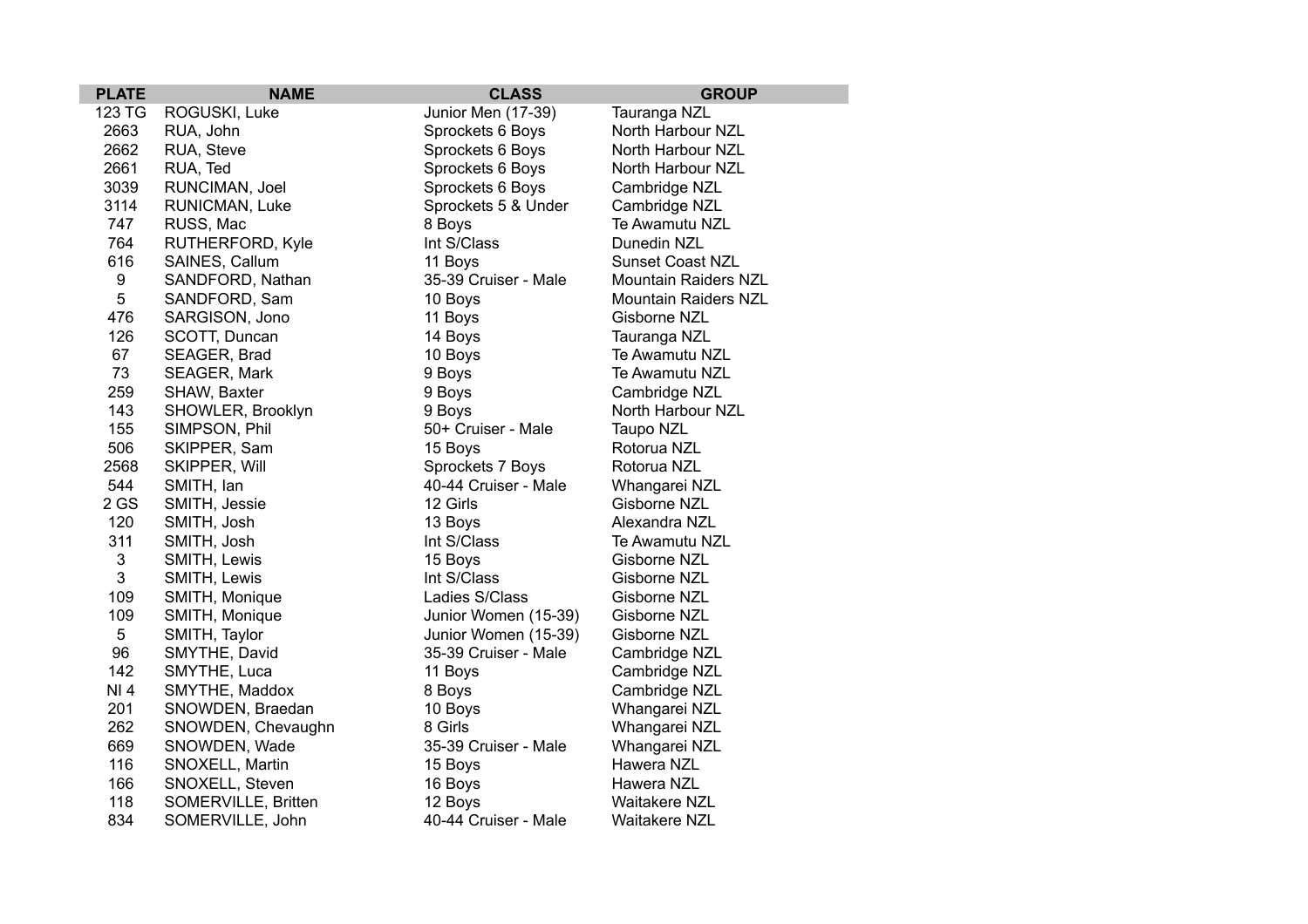| <b>PLATE</b>    | <b>NAME</b>            | <b>CLASS</b>           | <b>GROUP</b>                |
|-----------------|------------------------|------------------------|-----------------------------|
| 183             | SORENSEN, Emily        | 11 Girls               | Hawera NZL                  |
| 444             | SPICER, Conner         | 11 Boys                | Hamilton NZL                |
| 68              | STEEL, Michaela        | Junior Women (15-39)   | Rotorua NZL                 |
| 516             | STEEL, Zander          | Junior Men (17-39)     | Rotorua NZL                 |
| SI <sub>7</sub> | STENHOUSE, Christian   | 11 Boys                | <b>Sunset Coast NZL</b>     |
| <b>NI7</b>      | STENHOUSE, Kate        | 8 Girls                | <b>Sunset Coast NZL</b>     |
| 666             | STENHOUSE, Stu         | 17-34 Cruiser - Male   | <b>Sunset Coast NZL</b>     |
| $\mathbf{1}$    | STEVENS-MCNAB, Lachlan | 9 Boys                 | Rotorua NZL                 |
| 2588            | STEVENS-MCNAB, Wyatt   | Sprockets 6 Boys       | Rotorua NZL                 |
| 888             | STOKES, Nathan         | Junior Men (17-39)     | North Harbour NZL           |
| 888             | STOKES, Nathan         | 17-34 Cruiser - Male   | North Harbour NZL           |
| 667             | STUART, Breeanne       | 10 Girls               | <b>Mountain Raiders NZL</b> |
| 14              | STURM, Joshua          | 12 Boys                | Cambridge NZL               |
| 14              | SUE, Austin            | 13 Boys                | <b>Mountain Raiders NZL</b> |
| 14              | SUE, Austin            | Junior S/Class         | <b>Mountain Raiders NZL</b> |
| 68              | SUE, Darren            | 40-49 Male 20"         | <b>Mountain Raiders NZL</b> |
| 12              | SUE, Lydia             | 11 Girls               | <b>Mountain Raiders NZL</b> |
| 60              | SUE, Oliver            | 8-12 Cruiser (Mixed)   | <b>Mountain Raiders NZL</b> |
| <b>60 MTR</b>   | SUE, Oliver            | 10 Boys                | Mountain Raiders NZL        |
| 134             | SYKES, Glyn            | 40-44 Cruiser - Male   | Mountain Raiders NZL        |
| 1611            | SYKES, Jack            | Sprockets 6 Boys       | <b>Mountain Raiders NZL</b> |
| 133             | SYKES, Melanie         | 13-39 Cruiser - Female | <b>Mountain Raiders NZL</b> |
| 9               | THOMPSON-DELANY, Amber | Junior Women (15-39)   | Wainuiomata NZL             |
| 100             | THOMPSON-DELANY, Kasey | 12 Girls               | Kapiti NZL                  |
| 203             | THORPE, Evan           | 10 Boys                | New Plymouth NZL            |
| 153             | THURGOOD, Harris       | 14 Boys                | Cambridge NZL               |
| 291             | THURSTON, Karl         | Junior Men (17-39)     | Te Kuiti NZL                |
| 138             | TODD, Benjamin         | 10 Boys                | Rotorua NZL                 |
| 747             | TROUP, Jason           | 40-49 Male 20"         | Hawkes Bay NZL              |
| 283             | TROUP, Konrad          | 8 Boys                 | Hawkes Bay NZL              |
| 609             | TROUP, Maia            | 11 Girls               | Hawkes Bay NZL              |
| 619             | TUIGAMALA, Mia         | 11 Girls               | <b>Waitakere NZL</b>        |
| 123             | VAN DER POL, Kim       | 9 Boys                 | Tauranga NZL                |
| $\overline{2}$  | WAKELIN, Tasman        | 11 Boys                | <b>Nelson NZL</b>           |
| 112 SC          | <b>WALDEN, Cory</b>    | 10 Boys                | <b>Sunset Coast NZL</b>     |
| 2997            | WALDEN, Jake           | Sprockets 5 & Under    | <b>Sunset Coast NZL</b>     |
| 150             | WALKER, Leila          | 8 Girls                | Cambridge NZL               |
| 3097            | WALKER, Noah           | Sprockets 5 & Under    | Cambridge NZL               |
| 149             | WALKER, Sam            | 10 Boys                | Cambridge NZL               |